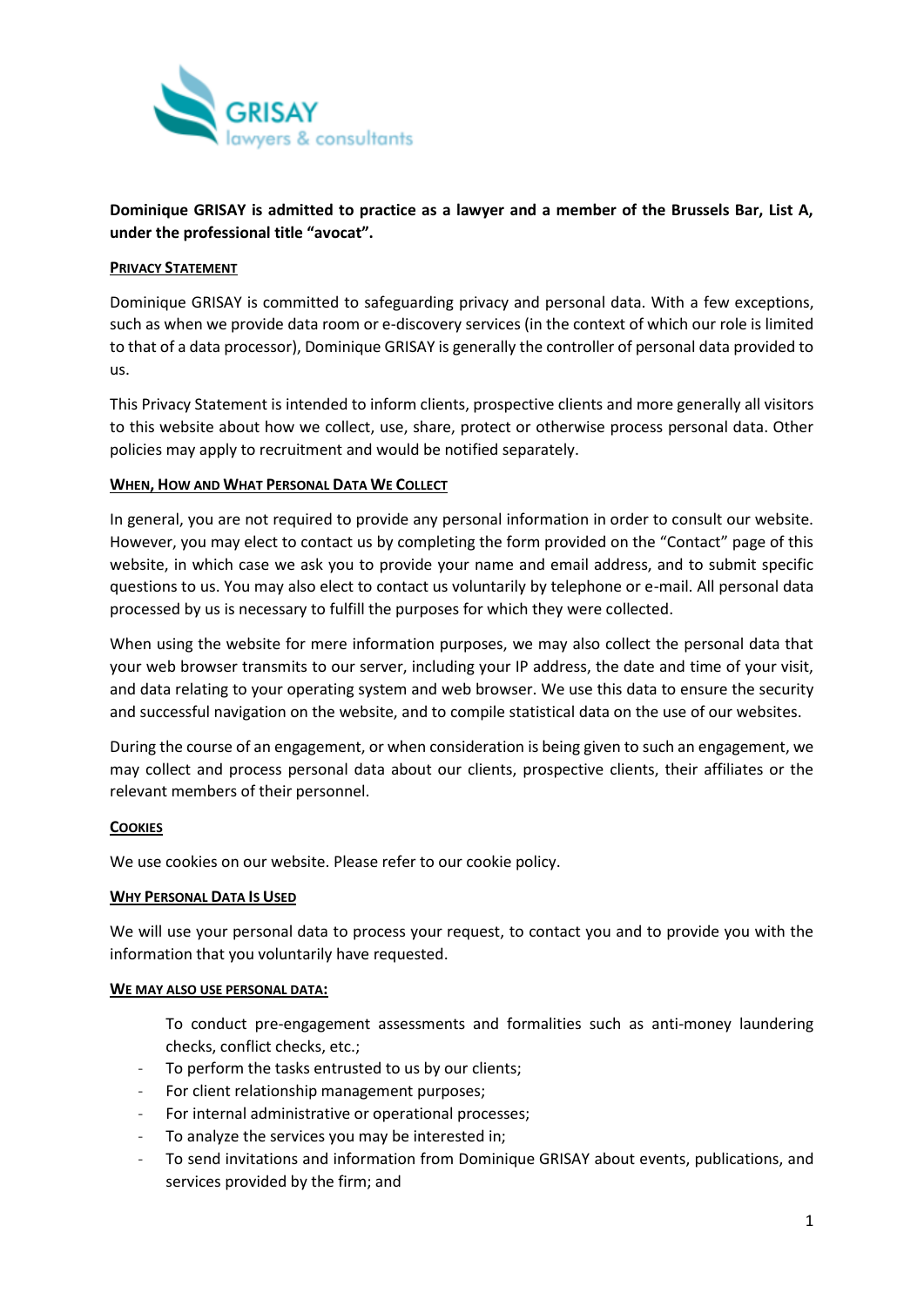

- To satisfy any legal, regulatory, accounting or reporting requirements.

We will process personal data if and to the extent applicable law provides a lawful basis for us to do so and in particular:

- If the data subjects have consented to us doing so;
- If we need it to perform the contract we have entered into with a data subject;
- If we need it to comply with a legal obligation; or
- If we (or a third party) have a legitimate interest which is not overridden by the data subiects' interests or fundamental rights and freedoms. Such legitimate interests will be the provision of legal services by us, administrative or operational processes within Dominique GRISAY, and direct marketing.

#### **WITH WHOM PERSONAL DATA MAY BE SHARED**

Please note that in order to process a query, or to fulfil any of the purposes set out in the section above, we may be required to share personal data with other law firms and service providers with which we work. We will not share personal data with any other third party, except as required to do so by law.

#### **HOW LONG PERSONAL DATA IS RETAINED**

We will retain your personal data for as long as necessary to fulfil the purposes for which it was collected and processed in compliance with this Privacy Statement. To determine the retention period for personal data, we will take into consideration the purposes for which they were collected, the amount, the nature, the sensitivity and the applicable legal requirements. At any time, you have the right to contact us to remove you from our distribution lists at mail@grisay.eu.

During the retention of personal data, we take technical and organizational security measures against accidental or intentional manipulation, partial or complete loss, destruction or unauthorized access by third parties. Our security measures are continuously improved in line with technological developments.

#### **WHAT RIGHTS YOU HAVE**

We rely on you to provide accurate, complete and current personal data to us.

You may also contact us to request more information in connection with our data processing activities or to exercise the rights you have as an individual in relation to the personal data we hold. These include the rights to request access to your personal data and to request a copy of the information we hold about you, to rectification of your personal data, or, in certain circumstances, to erasure of this personal data from our systems and the restriction of processing of your personal data.

Where we have relied on your consent as the legal grounds for processing, you may withdraw your consent at any time. Withdrawal does not invalidate the consent-based processing that occurred prior to withdrawal. You also have the right to object to the processing of your personal data and in certain limited circumstances, the right to data portability.